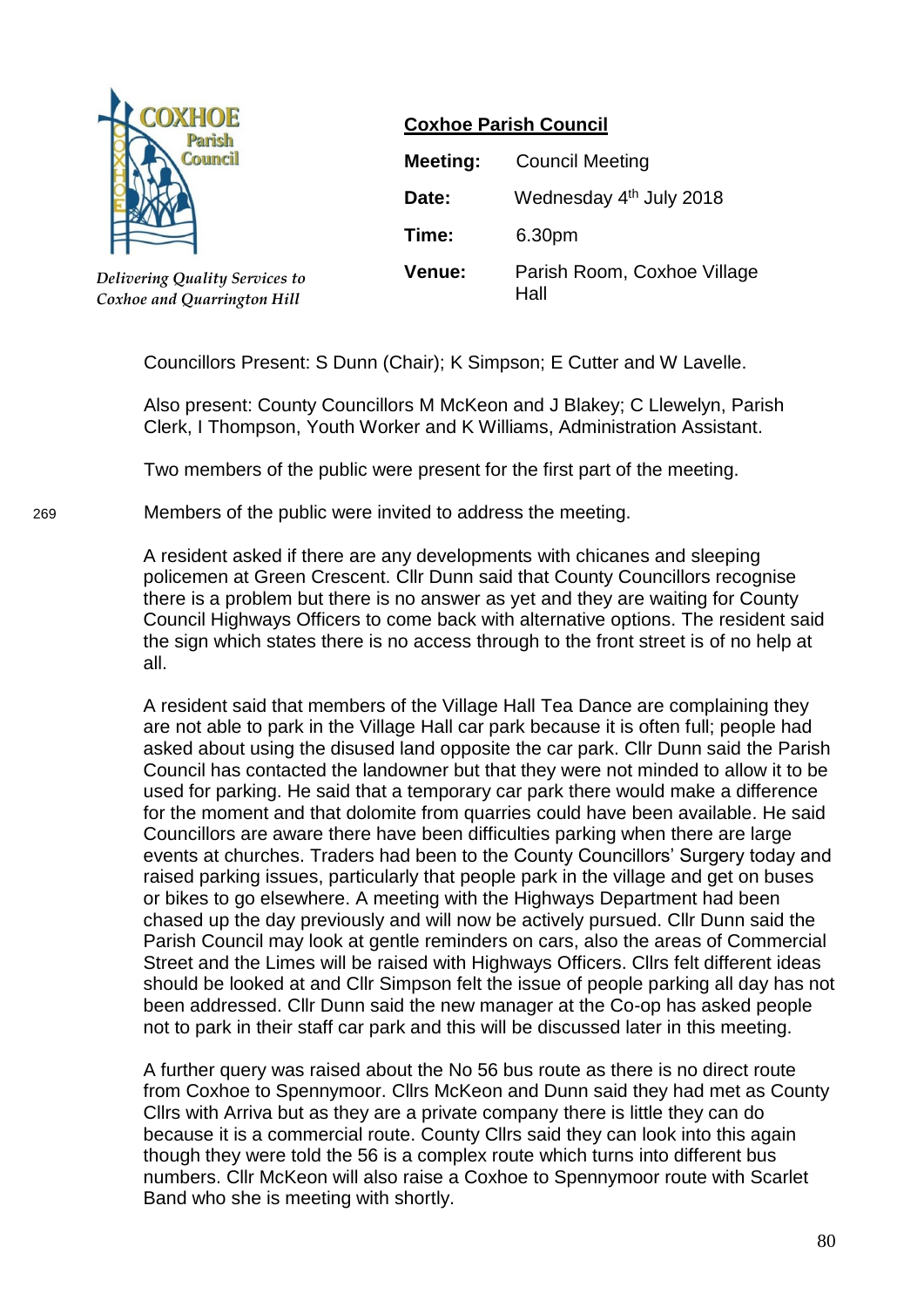#### 270 **APOLOGIES FOR ABSENCE**

Apologies for absence were received from Councillors A Appleby, B Hepplewhite, K Pounder, C Thirlaway, A Hedley.

Cllr Dunn said that everyone's thoughts are with Cllr Pounder.

**RESOLVED** apologies were received and accepted.

#### 271 **DECLARATIONS OF INTEREST ON ITEMS ON THE AGENDA**

A declaration of interest was received from Cllr Simpson as a Governor of Coxhoe Primary School.

272 **TO CONFIRM THE MINUTES OF THE MEETING HELD ON 6 th JUNE 2018**

A draft copy of the minutes for the above meeting had been issued with the agenda.

It was **RESOLVED** that the minutes be approved, confirmed and signed as an accurate record.

#### 273 **DURHAM COUNTY COUNCILLORS' UPDATE**

County Councillors gave verbal reports on a number of issues as below.

Cllrs McKeon and Blakey had a walkabout on The Grove and parts of the front street. They had discussed some anti-social behaviour issues especially round congregating young people. Residents are requested to report anti-social behaviour so the Police can build up a pattern.

Cllr McKeon has been meeting with Quarrington Hill Club and Durham SPARKS to help them develop their business planning. Cllr McKeon has been elected Chair of East Durham Rural Corridor Area Action Partnership (AAP) and wants to ensure all villages receive something as some villages' residents do not have so much experience in participatory budgeting. She has worked with Coxhoe History Group on their Suffragette Rally in September. Cllrs McKeon and Dunn met with Cllr Simpson as Chair of Governors and the Headteacher at Coxhoe Primary School looking at rising roll numbers due to housing developments. Cassop Primary School had been to Beamish and loved learning about their mining heritage.

Cllr Blakey has discussed anti-social behaviour in Lansdowne Road which is being dealt with by the Police, as well as issues at the bottom of the village and parking issues. She is working with the Half Moon on their planning application issues and had attended the Classic Car Evening and has offered financial assistance for next year. Other issues Cllr Blakey is dealing with include the car wash.

Cllr Dunn said Cornforth Lane will be resurfaced completely starting 4<sup>th</sup> August, he has also asked again about the footpath from the GP Surgery and the Chemist to be resurfaced. On 5<sup>th</sup> July the Highways Committee will consider the road humps on Peterson Dale with a recommendation for approval. He said participatory budgeting for the AAP will take place in November and will be two different sets of bids so that more organisations can receive funding. The event is likely to take place at Bowburn Community centre. A meeting was held with Quarrington Hill History Group about the proposed 'Tommys' on the village green, they are working with an artist for Tommys and a display board. Cllr Dunn asked for an indication of whether it was thought there would be an issue with removing and replacing trees on the village green and no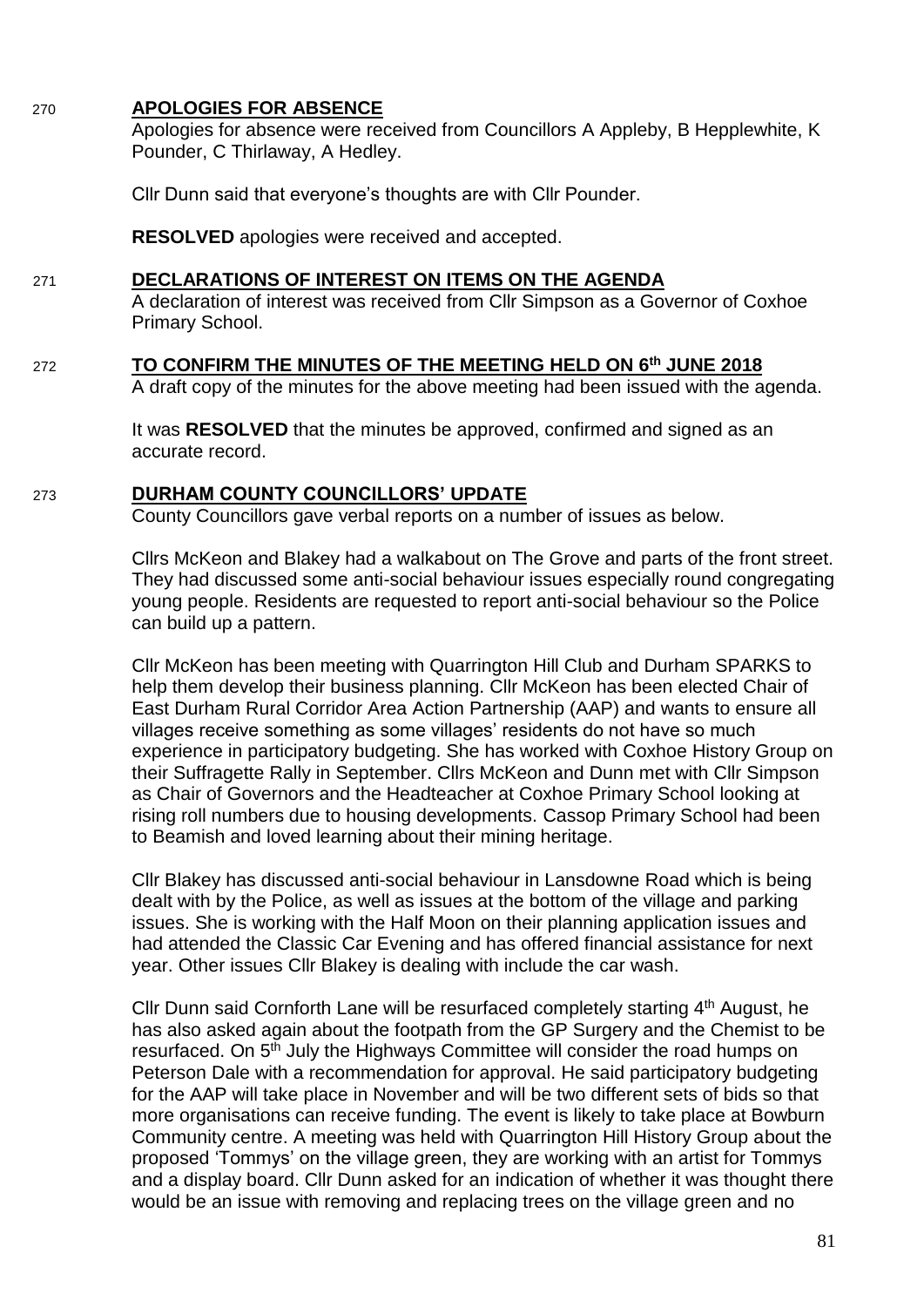objections were raised. There has been a huge problem with youths congregating in Sedgefield which has been dealt with by various agencies including the Police and this has resulted in dispersal but this means Coxhoe Woods has become more regularly frequented and there is a need to ensure the community is not adversely affected. Cllr Cutter said that she does not believe residents have been contacted about Cornforth Lane and Cllr Dunn said this is going to happen.

**RESOLVED** the information be received and noted.

# 274 **COUNCILLORS' REPORTS OF THEIR ATTENDANCE AT MEETINGS/EVENTS ON BEHALF OF THE PARISH COUNCIL**

No reports received.

#### 275 **YOUTH PROVISION**

#### Youth Worker Report

The Youth Worker had sent a written report. 75 GDPR forms have been returned and after Friday there will be no admittance without consent, this needs to be done now. Discussion to be held about whether Quarrington Hill club will close over summer holidays or potential outreach work can be done; numbers have gone down as they are playing in the park instead. Coxhoe Fridays have an average of 24 for the Junior session and 16/20 at the Senior session. They have struggled for space in the Active Life centre. Cllrs asked about squash courts, these have not been considered but could be used. Cllr Dunn said the 4G should be on offer. The Youth Worker said they have used the bowling green but there have been issues with Senior members going on to the green and disrupting while the Juniors were using. Football is still causing issues and two one-week bans have been issued. Options were discussed for football including offer monthly and/or get a coach for football and social skills. **RESOLVED (A)** Youth Worker to liaise with Active Life manager.

The height restriction on the Menace affects half the Seniors. Cllr Lavelle said how important it is to be careful to ensure insurance restrictions are followed. The Youth Worker has looked quickly at hiring in equipment but it is expensive. Girls' Group is going well, Suffragette activities have been good and there is possible trip to Beamish in the summer. Cllr Dunn said funding can be sought from Key Fund which staff have had training on or the Council has a pot of funding. Cllr McKeon offered assistance with Girls' Group activities. The Youth Worker was thanked for his report, Cllr Dunn said the Council wants to run year round youth activities. Cllr Simpson asked about dates when the service couldn't run due to staff holidays and the Youth Worker said staff can cover this.

**RESOLVED (B)** the information is received and noted.

#### Activities for children birth to school age

The Administration Assistant talked to Coxhoe Village Hall Committee Secretary who asked the Playgroup leader for a list of people who have said they will attend and when they would attend, and if there are enough numbers they would open two days per week and monitor the numbers throughout. They have also started looking at broadening the range of activities. Cllr Cutter asked who will be reached out to and would it be wider than just people who already attend and the Administration Assistant advised she will discuss publicity for example on Facebook. Cllr Simpson suggested posters in the Doctors and the Baby Clinic. Cllr Blakey had asked the preschool provider at Bowburn who is going to contact the Clerk about what they can provide so this can be passed on to the Village Hall. Cllr McKeon said there may be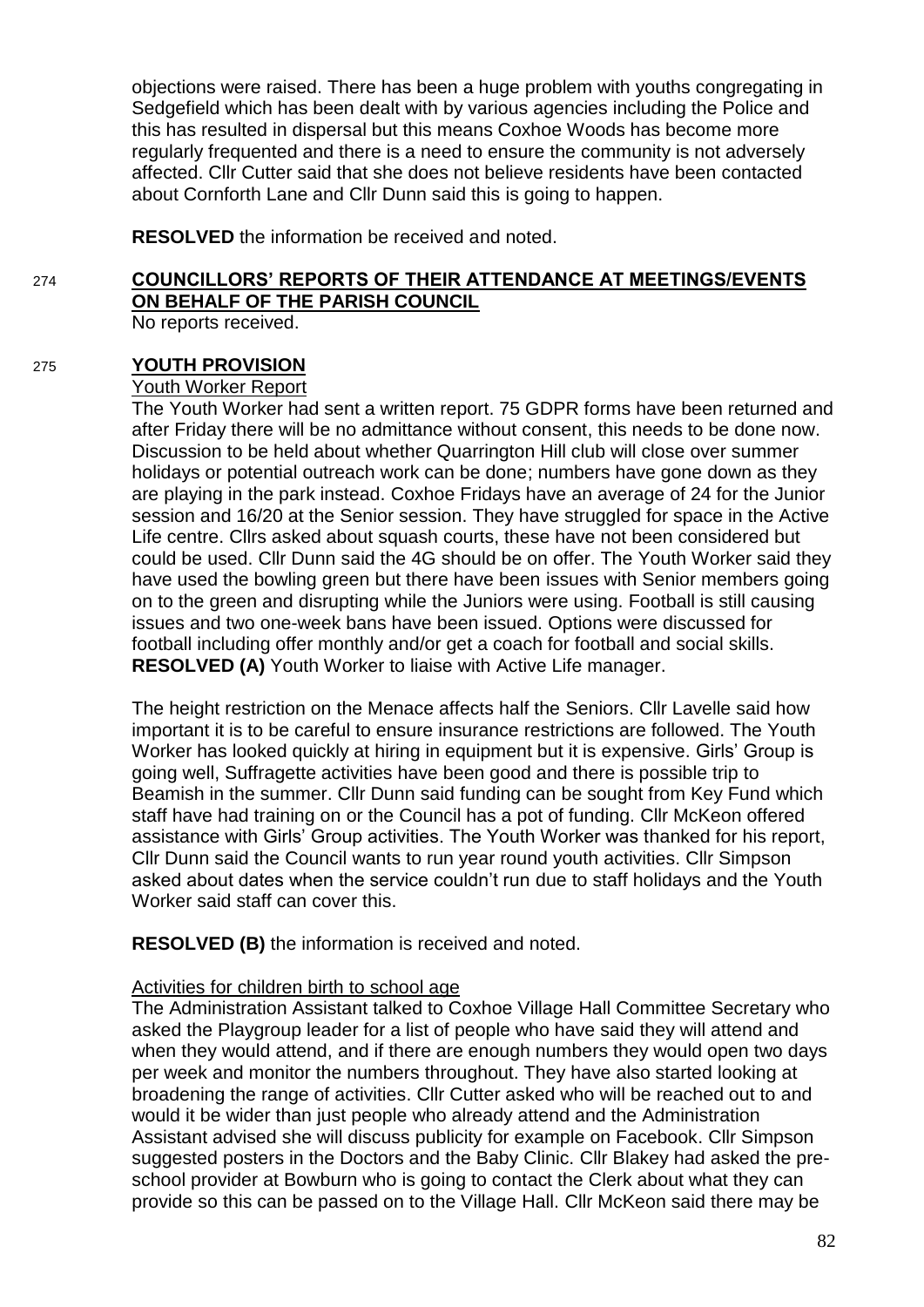support available for early years provision and that speech and language difficulties are being recognised as problems in this part of the county. Cllr Dunn asked her to pass on ideas to Parish Council staff as the discussion is about broadening the range of activities. The Council **RESOLVED** the information is received and noted.

# 276 **MATTERS OF INFORMATION REPORT**

The Clerk had distributed a report for consideration.

**1e RESOLVED** the Council will develop an allotment policy and consider the first draft and then this will be consulted on with allotment holders.

**5** The Clerk reported there is still a massive amount of work to be done on GDPR and it will remain a priority. Cllr Hedley has agreed to be the lead Councillor for GDPR and the Clerk and Cllr Hedley will meet to discuss what has been done and what remains to be done.

**7** Cllrs McKeon and Dunn will be picking up electricity supply on village greens this month and will need to talk about funding bids.

**9 RESOLVED** using Financial Regulation 4.1 the Clerk and Chair to authorise payment of £196.80 gross for the flagpole service.

**11i** Cllr Dunn had asked DCC Officers to clarify Parish Path grants and Clerk to find out if they are still available.

**11j** Hanging basket brackets had not arrived with fixings so Clerk, Chair and Vice Chair had worked to get these sited. This item will be over budget due to lamp post inspections which are once every three years and the brackets and fixing. Thinford Nurseries are starting to put up the baskets. The noticeboard was also put up on the Village Hall.

Cllr Blakey left the meeting at this point.

**11a** Quote received for the maintenance schedule that DCC drew up using specialist equipment was felt to be too expensive. **RESOLVED (A)** Clerk to find three prices including DCC. Cllr Dunn will check if any contact at the forestry group he has attended can help. Cllr McKeon spoke about young people who are not in employment and mentioned a heritage project on tall ships in Blyth. **RESOLVED (B)**  Cllr Dunn to approach the principal of East Durham College. The Clerk advised the former Clerk had not dealt with the equipment.

**11b** Clerk, Administration Assistant, Chair and Vice Chair went to the pavilion with a contractor and there is power, changing rooms, toilets and kitchen though rats have been inside. There is a garage with a tractor and Cllr Dunn has asked whether it would be donated or would be removed. The grounds maintenance contractor gave a quote for cutting every 14 days and Cllrs **RESOLVED (A)** Clerk to arrange for this to begin. The draft lease had been emailed to members and Cllr Dunn sought views on this. Cllr Lavelle said she agreed with his comments about the lease. Members **RESOLVED (B)** in principle they are happy to proceed and agreed Clerk, Chair and Vice Chair to draw up the lease unless they felt anything unreasonable arose. Cllr Simpson had mentioned to Coxhoe Primary School and they thought that Sedgefield School Sports Partnership might be interested. Cllr Dunn suggested schools in other villages may be interested and Cllr Lavelle said discussions should be started now. Cllr McKeon said Youth Offending Team may be able to help for example with painting. Cllr Dunn asked for ideas on funding and the members felt it would be beneficial to ask that the lease includes a possibility to extend. **RESOLVED (C)** Administration Assistant to contact Graham Weeks at Durham Cricket to discuss and to get advice on getting the wicket reinstated. Cllr Lavelle said a longer term sports development plan is required. **RESOLVED (D)** officers to obtain two quotes for bringing the pavilion into use and for reinstating the fencing before 30<sup>th</sup> July if possible.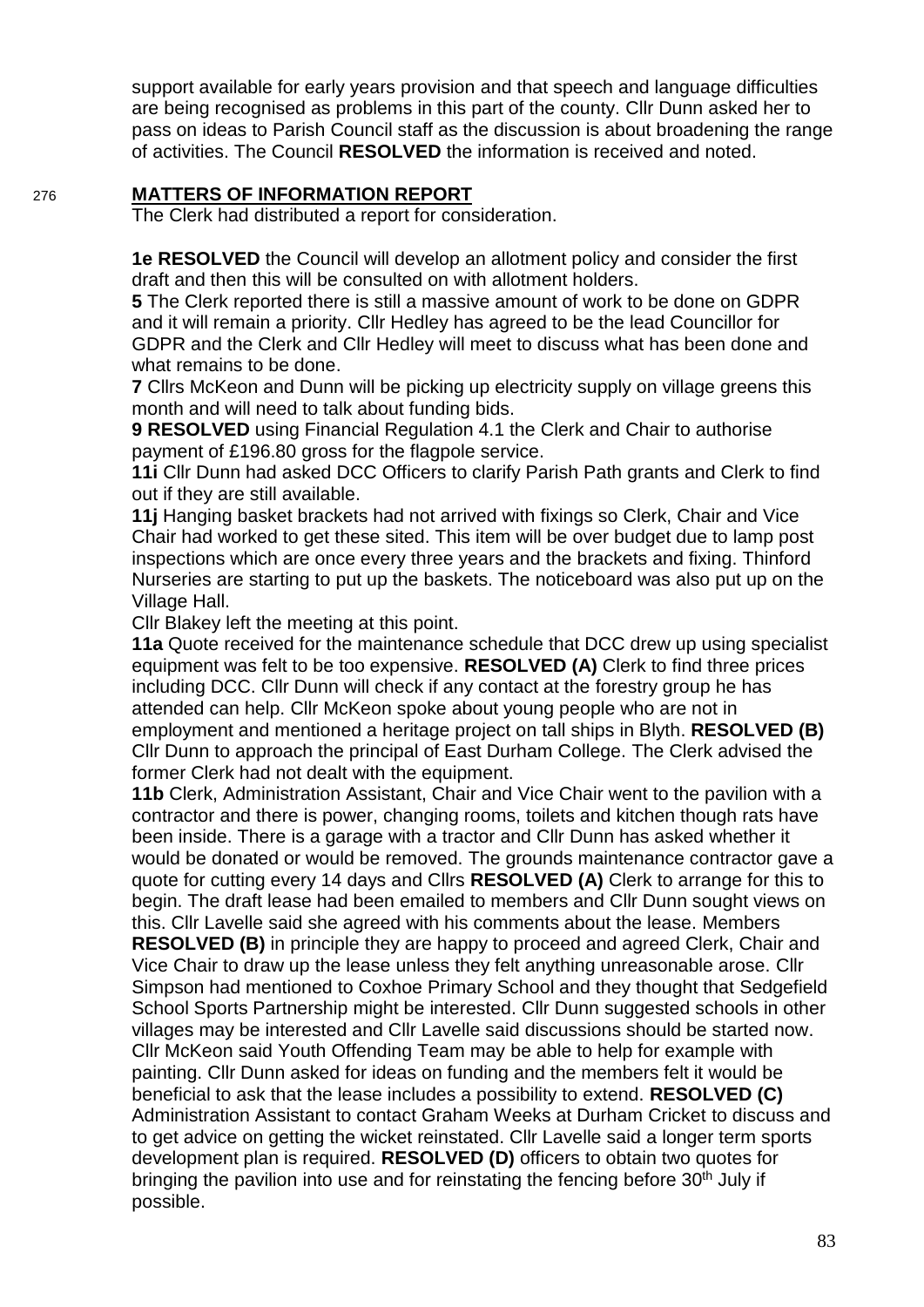**16a** The Co-op manager is seeking a risk assessment for staff of other businesses using their staff car park. The Clerk advised a letter has been sent to businesses advising staff can park there. Members **RESOLVED** Cllr Dunn to agree wording with other members and to put notices in the Village Hall car park saying that Co-op users should use Co-op car park and other notices explaining why.

**11o RESOLVED** issue to be deferred for the moment.

**11p RESOLVED** Clerk to ask grounds maintenance contractor to cut grass under trees on Quarrington Hill Village Green before Big Meeting Day and to review contract to see what should be done there. Cllr Dunn advised the grounds maintenance contract is to be out to tender for April 2019 and the process will need to begin soon.

**11m** Cllr Dunn has been liaising with Keepmoat and raised issues of traffic and dust from the St Mary's Terrace development. **RESOLVED (A)** the quote for cutting back on the green next to Bower Court is accepted; Clerk to arrange this and is delegated to authorise this as and when it is required. **RESOLVED (B)** picnic benches to be considered on that area.

**12c** Cllr Dunn advised that members have already resolved to buy two seats for the Pitmen's Parliament, one for Coxhoe and one for Quarrington Hill; Clerk to action. **16** Coxhoe front street parking was discussed; members reminded that the area in front of Coxhoe Paving can be used for parking. **RESOLVED** Clerk/Administration Assistant, Chair and Vice Chair to visit businesses and talk about appearance and the reinstatement of bird's mouth fencing 3m behind where it was previously and ask Coxhoe Paving if they could remove the kerb; this would provide some extra parking. Cllr Dunn had received a letter about the humps going up the tip road and Cllrs had considered a letter about cars parked at the Limes. Cllr Dunn will discuss this with the parking officer when they meet. Cllr Simpson raised dangerous parking along Sanderson Street and up to Ronnie Carr's butchers, Cllr Dunn asked for photos and said that these can all be raised with the parking officer.

**26 RESOLVED** village appearance and cleanliness discussion to take place by email.

#### 277 **COUNCILLOR VACANCIES**

Cllr Dunn said that for a while there has been no real Quarrington Hill representation and suggested this requires urgent action. The Clerk confirmed there are two vacancies at Quarrington Hill and she has had confirmation from the principal authority that no election is to be called. The Clerk said CDALC advice is that interested people are asked to state what qualification criteria they hold to become a Councillor and that they make a declaration they are not disqualified from becoming a Councillor. **RESOLVED** Clerk to progress co-option by arranging posters in locations in Quarrington Hill and information on the website and Facebook, asking people to respond by 19<sup>th</sup> July; if more than two people are interested there will be a meeting held at Quarrington Hill right before the Parish Council meeting on 30<sup>th</sup> July or on another night if more members available, Clerk to arrange.

# 278 **FINANCIAL MATTERS**

# Finance Report and Payment Schedule

**RESOLVED (A)** Clerk to discuss with IT contractor setting up a corporate storage system with sufficient capacity using the Onedrive system.

84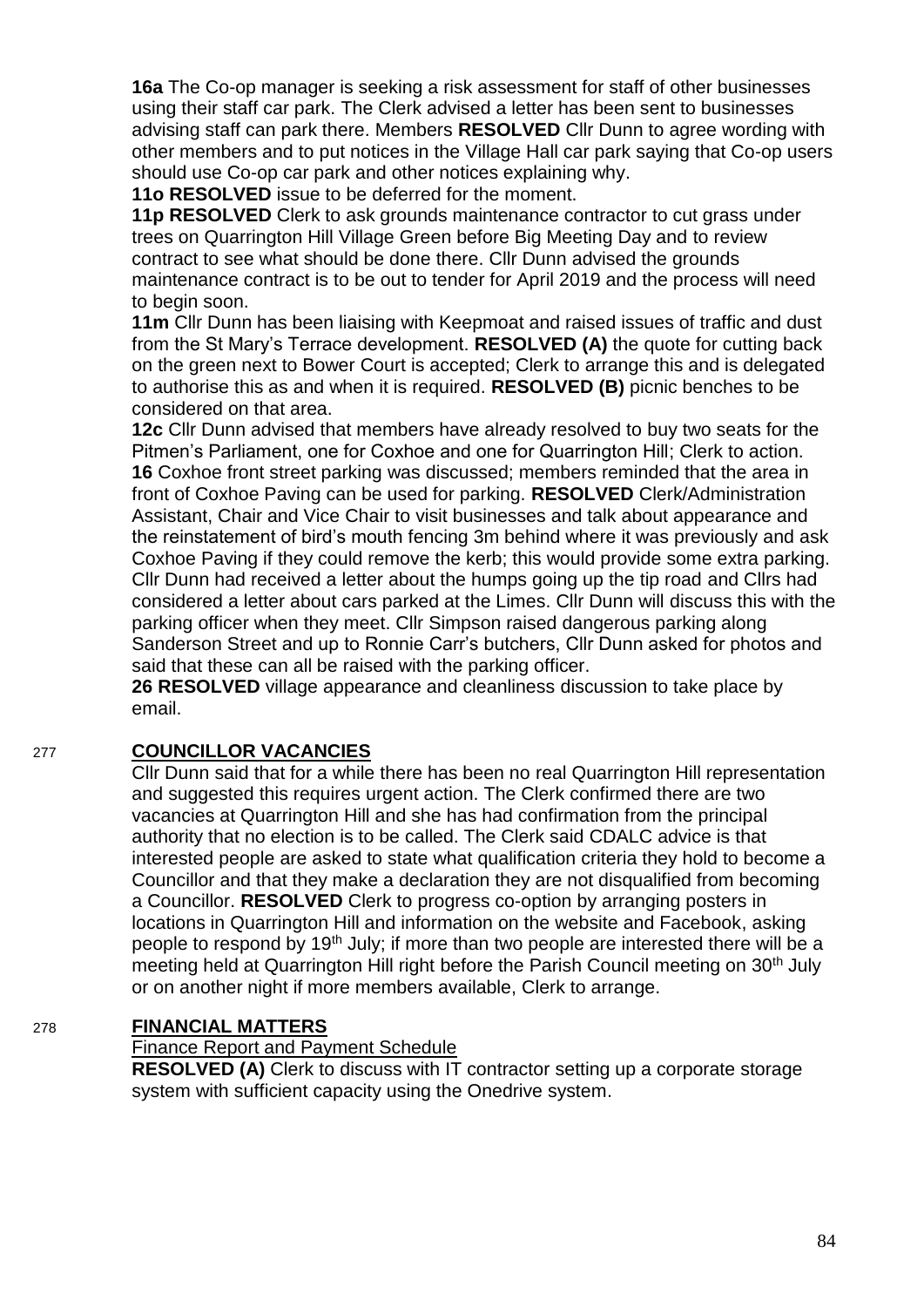# **Payments for Approval**

| <b>July Payments Due:</b> |  |
|---------------------------|--|
|---------------------------|--|

| N <sub>0</sub> | Date of        | <b>Method</b>          | <b>Date</b>                        | Payee                     | <b>Description</b>                 | <b>Amount</b> |
|----------------|----------------|------------------------|------------------------------------|---------------------------|------------------------------------|---------------|
|                | <b>Invoice</b> | <b>of</b>              | <b>Payment</b>                     |                           |                                    |               |
|                |                | <b>Payment</b>         | <b>Due</b>                         |                           |                                    |               |
| $\mathbf{1}$   | N/A            | <b>Bank</b>            | 31.05.18                           | Staff                     | <b>Salaries</b>                    | £3,294.54     |
|                |                | Payment                |                                    |                           |                                    |               |
| $\overline{2}$ | N/A            | Direct                 | N/A                                | <b>NEST</b><br>Employer & |                                    | £133.57       |
|                |                | debit                  |                                    |                           | Employees' Pension                 |               |
|                |                |                        |                                    |                           | Contributions                      |               |
| $\overline{3}$ | N/A            | <b>Bank</b>            | N/A                                | <b>HMRC</b>               | Employer's Liabilities             | £766.03       |
|                |                | Payment                |                                    |                           |                                    |               |
| $\overline{4}$ | 27.06.18       | <b>Bank</b>            | N/A                                | <b>ITC</b>                | Laptop Setup and                   | £259.99       |
|                |                | Payment                |                                    |                           | Installation, Publisher            |               |
|                |                |                        |                                    |                           | Licence                            |               |
| 5              | 15.06.18       | <b>Bank</b>            | <b>By</b>                          | <b>SLCC</b>               | <b>ILCA</b> Training for           | £118.80       |
|                |                | payment                | 15.07.18                           |                           | Administration                     |               |
|                |                |                        |                                    |                           | Assistant                          |               |
| 6              | 14.06.18       | <b>Bank</b>            | <b>By</b>                          | <b>SLCC</b>               | <b>SLCC</b> Annual                 | £185.00       |
|                |                | Payment                | 01.08.18                           |                           | Membership                         |               |
| $\overline{7}$ | 27.06.18       | <b>Bank</b>            | 27.07.18                           | County                    | <b>Clerk CiLCA</b>                 | £170.00       |
|                |                | Payment                |                                    | Durham &                  | Mentoring Session 14               |               |
|                |                |                        |                                    | Cleveland                 | & 15.03.2018                       |               |
|                |                |                        |                                    | County                    |                                    |               |
|                |                |                        |                                    | Training                  |                                    |               |
|                |                |                        |                                    | Partnership               |                                    |               |
| 8              | 28.06.18       | <b>Bank</b>            | 28.07.18                           | County                    | <b>Clerk GDPR Training</b>         | £27.00        |
|                |                | Payment                |                                    | Durham &                  | 24.04.18                           |               |
|                |                |                        |                                    | Cleveland                 |                                    |               |
|                |                |                        |                                    | County                    |                                    |               |
|                |                |                        |                                    | Training                  |                                    |               |
|                |                |                        |                                    | Partnership               |                                    |               |
| 9              | 27.06.18       | <b>Bank</b>            | N/A                                | Hampshire                 | Red Ensign Flag 2                  | £33.60        |
|                |                | Payment                |                                    | Flag Company              | yards                              |               |
| 10             | 20.06.18       | <b>Bank</b>            | N/A                                | Viking                    | Projector                          | £302.35       |
|                |                | Payment                |                                    |                           |                                    |               |
| 11             | 25.06.18       | <b>Bank</b>            | N/A                                | The Key                   | Membership 2018/19                 | £198.00       |
|                |                | Payment                |                                    |                           |                                    |               |
| 12             | 27.06.18       | <b>Bank</b>            | Immediate                          | Durham                    | Dog bins' service                  | £1,051.39     |
|                |                | Payment                |                                    | County<br>Council         | contract $01.04.18$ to<br>31.03.19 |               |
| 13             | 22.06.18       |                        |                                    |                           | <b>Grounds Maintenance</b>         | £952.50       |
|                |                | <b>Bank</b><br>Payment | $\mathbf{B}\mathbf{y}$<br>22.07.18 | Altogether<br>Greener     | <b>Contract June 2018</b>          |               |
| 14             | 20.06.18       | <b>Bank</b>            | <b>By</b>                          | Altogether                | Felling & removal of 4             | £78.00        |
|                |                |                        | 20.07.18                           | Greener                   | trees in Churchyard                |               |
| 15             | 21.05.18       | Payment<br>Direct      | After                              | Mastercopy                | Photocopier Usage                  | £159.16       |
|                |                | Debit                  | 28.06.18                           |                           |                                    |               |
| 16             | 02.07.18       | <b>Bank</b>            | 28 days                            | Ray Lawson                | Fix 29 brackets to                 | £407.00       |
|                |                | Payment                |                                    | Joinery $&$               | lamp posts and                     |               |
|                |                |                        |                                    |                           |                                    |               |
|                |                |                        |                                    |                           | buildings; supply 90               |               |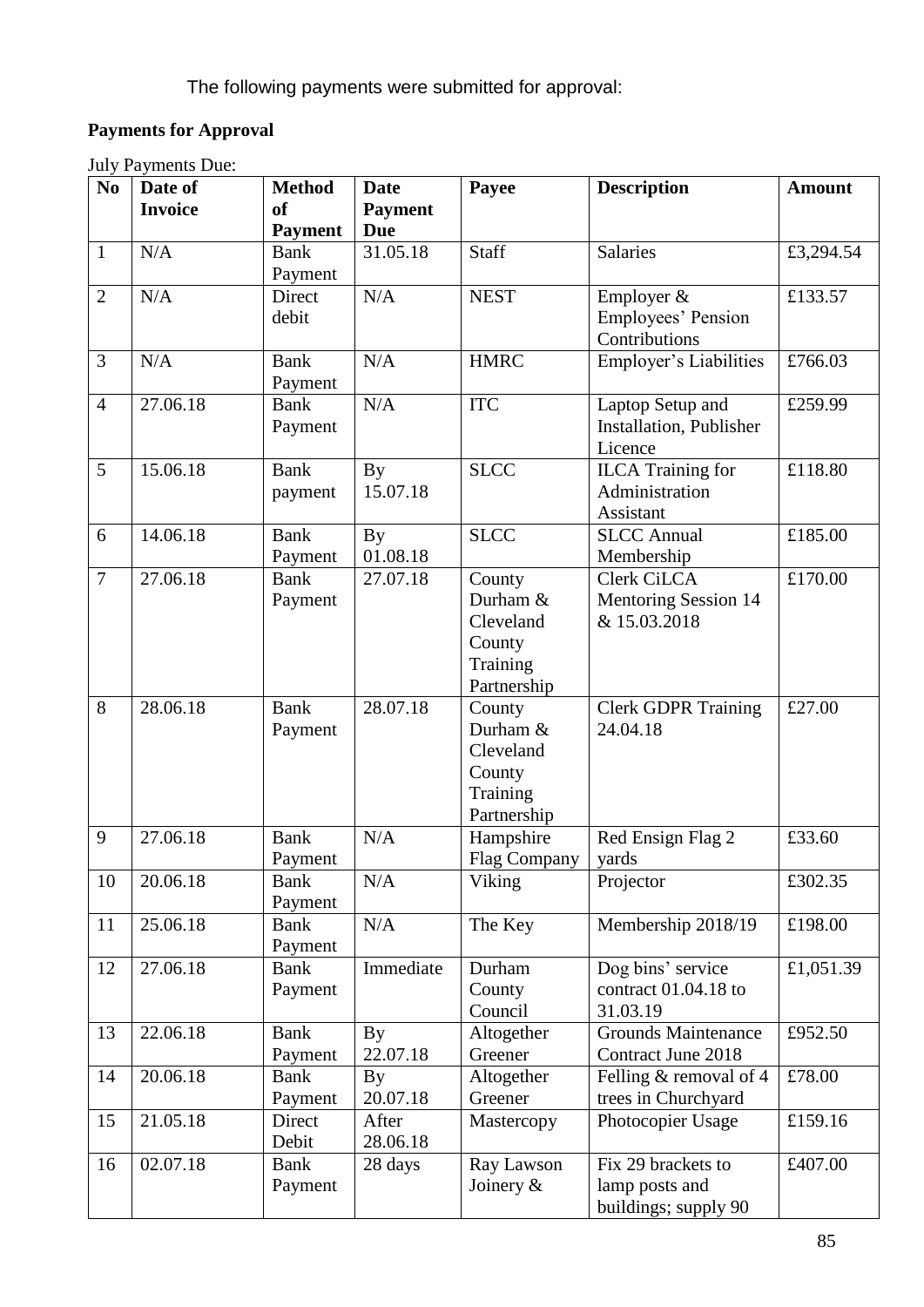|  |  | Building | clips; noticeboard    |  |
|--|--|----------|-----------------------|--|
|  |  | Services | fixed to Village Hall |  |

Please note all prices are gross, where VAT applies.

#### Approval of Direct debit for FY 2018/19:

| No | Provider          | <b>Purpose</b>          | <b>Frequency</b> | <b>Projected cost</b> |
|----|-------------------|-------------------------|------------------|-----------------------|
|    |                   |                         |                  | (each payment)        |
|    | <b>ITC</b>        | Security for 2 x        | Monthly          | £5.00                 |
|    |                   | laptops                 |                  |                       |
|    | Northumbria Water | <b>Quarrington Hill</b> | Quarterly        | £35.95 (variable      |
|    |                   | Allotments              |                  | amount)               |

The Clerk advised she is continuing to look at photocopier facilities as the cost has been increasing each month.

**RESOLVED (B)** that the above payments be received and approved.

Cllr Cutter left the meeting at this point.

#### **Budget**

Cllr Dunn raised a query over the budget for youth income. Cllr Lavelle working on the AAP funding bid. **RESOLVED (A)** Clerk to look at how budget is presented to see if it can show clearly for example the money received for defibrillators against the money spent.

**RESOLVED (B)** the budget is noted.

#### 279 **HUMAN RESOURCES COMMITTEE TERMS OF REFERENCE**

The Clerk advised that Cllr Hepplewhite has stepped back from this committee today. **RESOLVED (A)** defer membership to next meeting once co-option has been discussed. The Council **RESOLVED (B)** to accept the draft Terms of Reference which had been circulated, with three amendments suggested by Cllr Dunn.

#### 280 **REQUESTS FOR FINANCIAL ASSISTANCE**

Two requests had been received. **RESOLVED (A)** the Council will provide the £363.58 requested by Coxhoe History Group for Suffragette events. **RESOLVED (B)** the Council will provide the £200.00 requested by Quarrington Hill Banner Group for banner activities including a band and transport.

#### 281 **PLANNING & CORRESPONDENCE REPORTS**

#### **Planning Requests**

| <b>Application</b><br><b>Number</b> | Applicant               | Location                                       | Proposal                                            | <b>Electoral</b><br><b>Ward and</b><br>Parish | <b>Case Officer</b><br>and<br><b>Expected</b><br><b>Decision</b><br>Level |
|-------------------------------------|-------------------------|------------------------------------------------|-----------------------------------------------------|-----------------------------------------------|---------------------------------------------------------------------------|
| DM/18/01236/FPA                     | Mr<br>Michael<br>Hesler | 19 The<br>Avenue<br>Coxhoe<br>Durham<br>DH64AD | Extend<br>bungalow to<br>form 2 storey<br>dwelling. | Coxhoe<br>Coxhoe                              | <b>Jennifer</b><br>Jennings<br>Delegated                                  |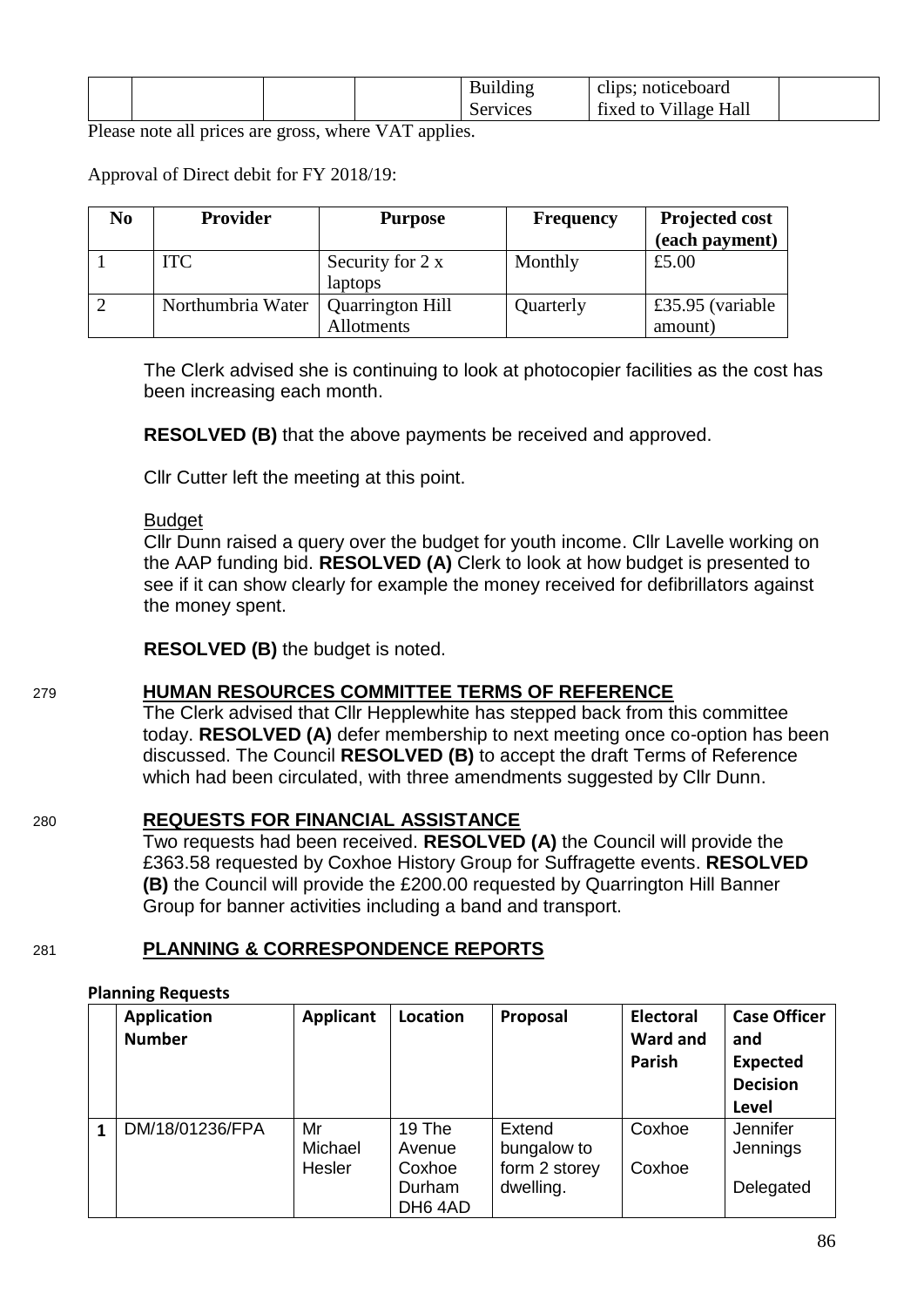# **Approved Decisions**

None.

**RESOLVED (A)** the Parish Council has no comment to make on the planning matter.

|                | <b>Received From</b> | <b>Summary</b>                                                 |
|----------------|----------------------|----------------------------------------------------------------|
|                | <b>DCC</b>           | Proposed plans to change the existing 'No entry except buses'  |
|                |                      | restriction at Coxhoe; respond by 19.07.18                     |
| $\overline{2}$ | Consultants          | Consultation on the County Durham Plan open until 03.08.18     |
| 3              | Organiser            | Appreciation to the parish for the use of the greens and their |
|                |                      | consent. (Classic Car Night)                                   |
| 4              | Trimdon              | <b>Armed Forces Day Event</b>                                  |
|                | Community            |                                                                |
|                | College              |                                                                |
| 5.             | Cllr John            | Requesting Council considers making a donation towards his     |
|                | Lethbridge,          | Appeal Fund raising money for the Royal British Legion         |
|                | Mayor DCC            |                                                                |

# Correspondence Received

# The Council **RESOLVED (B)** the correspondence is noted.

| <b>Bulletins Received</b> |
|---------------------------|
|                           |
|                           |

|                         | <b>Received From</b> | <b>Summary</b>                                                  |
|-------------------------|----------------------|-----------------------------------------------------------------|
| $\mathbf{1}$            | <b>NALC</b>          | National Conference details                                     |
| $\overline{2}$          | AAP                  | East Durham Rural Corridor Area Action Partnership - e-bulletin |
| $\overline{\mathbf{3}}$ | Community            | Community engagement and learning report                        |
|                         | Woodlands            |                                                                 |
|                         | <b>Network</b>       |                                                                 |
| 4                       | <b>NALC</b>          | Newsletter                                                      |
| 5                       | <b>NALC</b>          | <b>Spring Newsletter</b>                                        |
| 6                       | <b>NALC</b>          | AAP seeking Representatives from Parish Councils                |
| 7                       | <b>NALC</b>          | Legal Briefing following Ledbury Case                           |
| 8                       | <b>CDALC</b>         | Details of Muddy Mayhem                                         |
| 9                       | <b>CDALC</b>         | Update to Local Council Referrals to Planning Committee         |
| 10                      | <b>CDALC</b>         | Final Phase of Universal Credit Full Service Roll-Out           |
| 11                      | <b>CDALC</b>         | Remembrance Day Silhouette Installation Grant Opportunity,      |
|                         |                      | deadline 16 <sup>th</sup> July                                  |
| 12                      | <b>CDALC</b>         | Query from Framwellgate Moor Parish Council about problems      |
|                         |                      | contacting Police                                               |
| 13                      | <b>NALC</b>          | <b>NALC Constitution</b>                                        |
| 14                      | <b>NALC</b>          | Guidance on principal and local councils working in partnership |
| 15                      | <b>CDALC</b>         | Review of the County Council's Gambling Statement of Principles |
| 16                      | AAP                  | AGM 03.07.18                                                    |

**RESOLVED (C)** Administration Assistant to order four big Remembrance Day silhouettes and ask if the churches want one.

At 8.30pm the Chair requested members' agreement, as per Standing Order 3(v), to extend the meeting beyond the standard 2-hour period.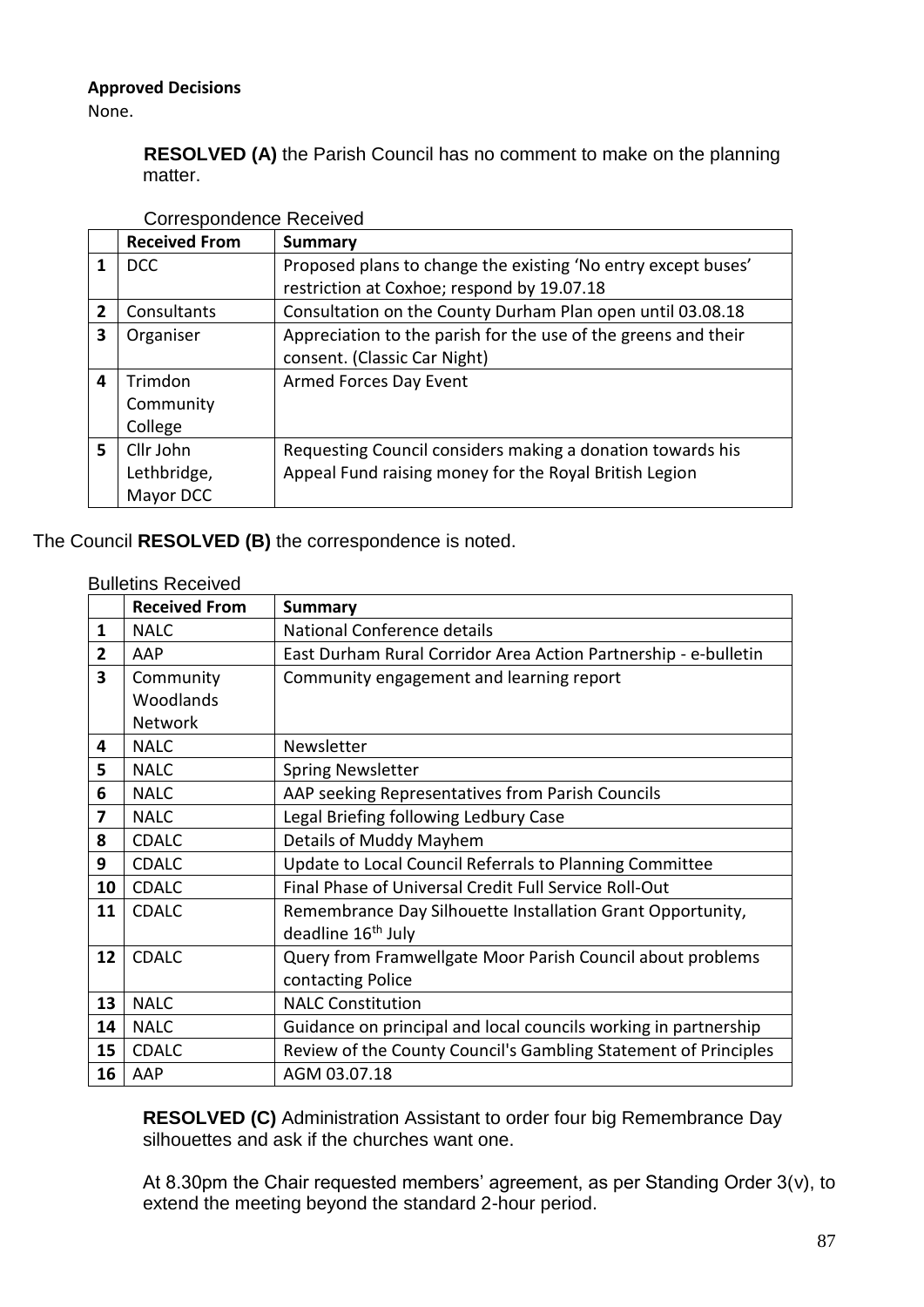**RESOLVED** that Standing Order 3(v) be invoked and the meeting continue.

Discussion held on County Durham Plan. Cllr Dunn will circulate June 2018 SHLAA. Cllr Dunn said there are 14 comments in the Preferred Options document from Coxhoe residents which have stated why further development in the village was not needed, which would have helped towards there being no new housing sites identified for Coxhoe.

**RESOLVED (D)** the information is received and noted.

#### 282 **AGREEMENT OF POLICIES AND RISK ASSESSMENTS**

Policy drafts had been circulated with the agenda. Social Media Policy

The Council's Web Admin Volunteer had suggested adding that there is no Facebook Messenger facility; with this amendment **RESOLVED** the draft policy is approved and this format to be used for all policies.

Retention and Disposal Policy

**RESOLVED (A)** the draft policy is approved and **RESOLVED (B)** the Clerk to submit the Appendix which goes into detail about particular documents to a future meeting for consideration.

Information Data Protection Policy

**RESOLVED** the draft policy is approved.

# 283 **EVENTS**

**A** No Jo Cox Foundation event this year; Clerk to remove from agenda.

**B** WW1 Commemorations event planning is underway and the Council needs to register its event, **RESOLVED** the Administration Assistant to do this.

**C** Suffragette Event is being led on by the History Group.

**D** The Administration Assistant had submitted a report on the Fireworks event. **RESOLVED (A)** authority delegated to Clerk and Administration Assistant to book the pitches for food stalls and potentially for entertainment. **RESOLVED (B)** the report is received and noted and further discussion to take place. Discussion took place over the budget, and whether/how people may pay for the event and the length of the display. The Administration Assistant advised there is extra expenditure to the company providing the fireworks as there are also security and first aid, and a tarpaulin to cover the astroturf. The Clerk reminded that the Internal Auditor said reserves were low and the Council has not put aside a budget for this. **RESOLVED (C)** the fireworks to last 15 minutes starting at 6.30pm. **RESOLVED (D)** the Administration Assistant to order 3000 wristbands which state 'Coxhoe Parish Council Fireworks'.

# 284 **NEIGHBOURHOOD/PARISH PLANNING**

The Clerk has met with the Volunteer who is a qualified planner and is interested in helping out with planning reports and with consultation and may be prepared to help with an action plan. **RESOLVED (A)** Clerk to work to arrange a meeting with the Volunteer, the Volunteer Web Administrator and the Administration Assistant to discuss what was done for Parish Plan 2 which included distribution, collation and analysis of responses, drawing up an action plan and consulting on each stage.

#### 285 **COMMUNITY REPORTS**

Quarrington Hill No report given. Coxhoe Village Hall AGM to be held soon. Active Life in Coxhoe